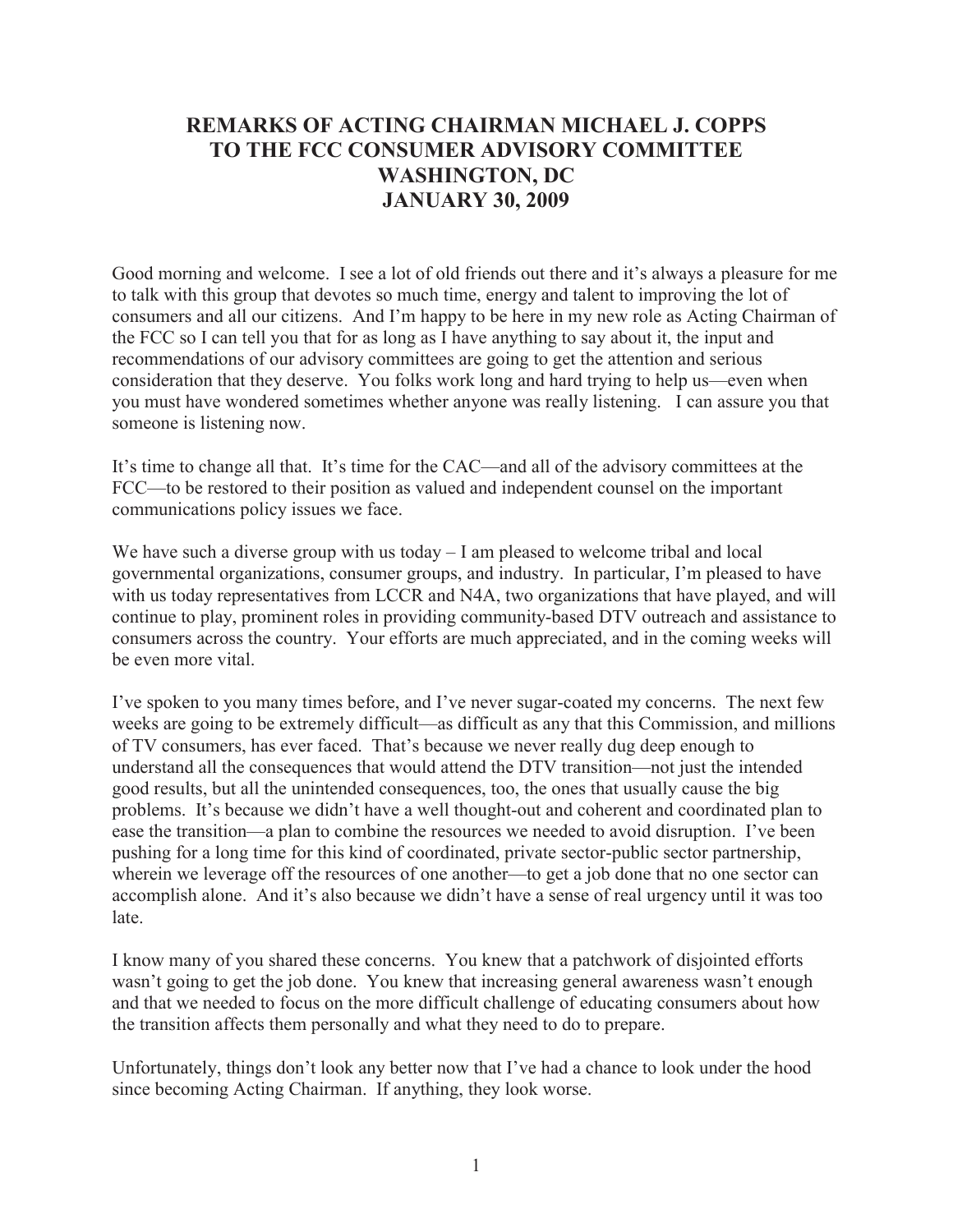At this point, we will not have—we cannot have—a seamless DTV transition.

There is no way to do in the 26 days new leadership has had here what we should have been laser-focused on for 26 months. That time is lost—and it's lost at a cost. We cannot make it up. There is consumer disruption down the road we've been on. We need to realize this. We need to plan for it. And we need to do whatever we can to minimize it and then to repair it. This has been the focus of my one week and one day running this place.

I wish we had more time and additional resources to prepare, and maybe we will get them yet. Right now we've got a February 17 date and we need to deploy the resources to deal with that. All I can promise is that we will do everything we can in the next 18 days to make things work at least a little better for consumers, and then to deploy what resources are left to clean up after whatever dislocation occurs.

Here are a few of the things we are doing:

- First, we are coordinating much more closely, within the FCC, with NTIA and other entities, with the diverse levels of governments and with the private sector. Our teams are more tightly organized and interwoven. They're coordinating non-stop and acting with truly admirable dedication and a high sense of urgency.
- · Second, we've stepped up our efforts to maximize the number of consumers nationwide who will have access to an Analog Nightlight station. That program will help consumers who aren't ready on the transition date to understand what happened and how they can restore service.
- Third, we are developing a plan to improve consumer outreach—coordinating and focusing our field operation, website, and outreach grants on the "how to" information that will help consumers prepare for February 17. I want to thank Commissioner Adelstein and his staff for the special efforts they are making in this regard.
- Fourth, we've also focused on more tangible consumer support—expanding our capacity to handle consumer questions and identifying potential sources of in-home assistance to those who need it, and that includes vulnerable populations such as seniors, folks with disabilities, and those for whom English is not the primary language.
- Fifth, we're spending a lot of time coordinating the multiple private and public sector call centers that are in development into a much more unified system. We are trying to give consumers one number to call for assistance from the combined resources of the cable, broadcast and satellite industries, as well as NTIA and FCC. In the absence of so many of the things we should have been doing, call centers really become the essential consumer life-line. And I want to thank Commissioner McDowell and his team for the help they are giving this effort.
- Sixth, we've been proactively examining broadcast coverage issues to try to determine which consumers are most at risk of losing reception because of the transition. And let's make sure we all understand this: some consumers, through no fault of their own, are going to lose one or more channels as a result of the transition. They may pick up other channels that they previously couldn't receive or the current ones may come back later as stations deploy Distributed Transmission Systems or make other arrangements, but on February 18, some homes will not pick up all the stations they are receiving now. All the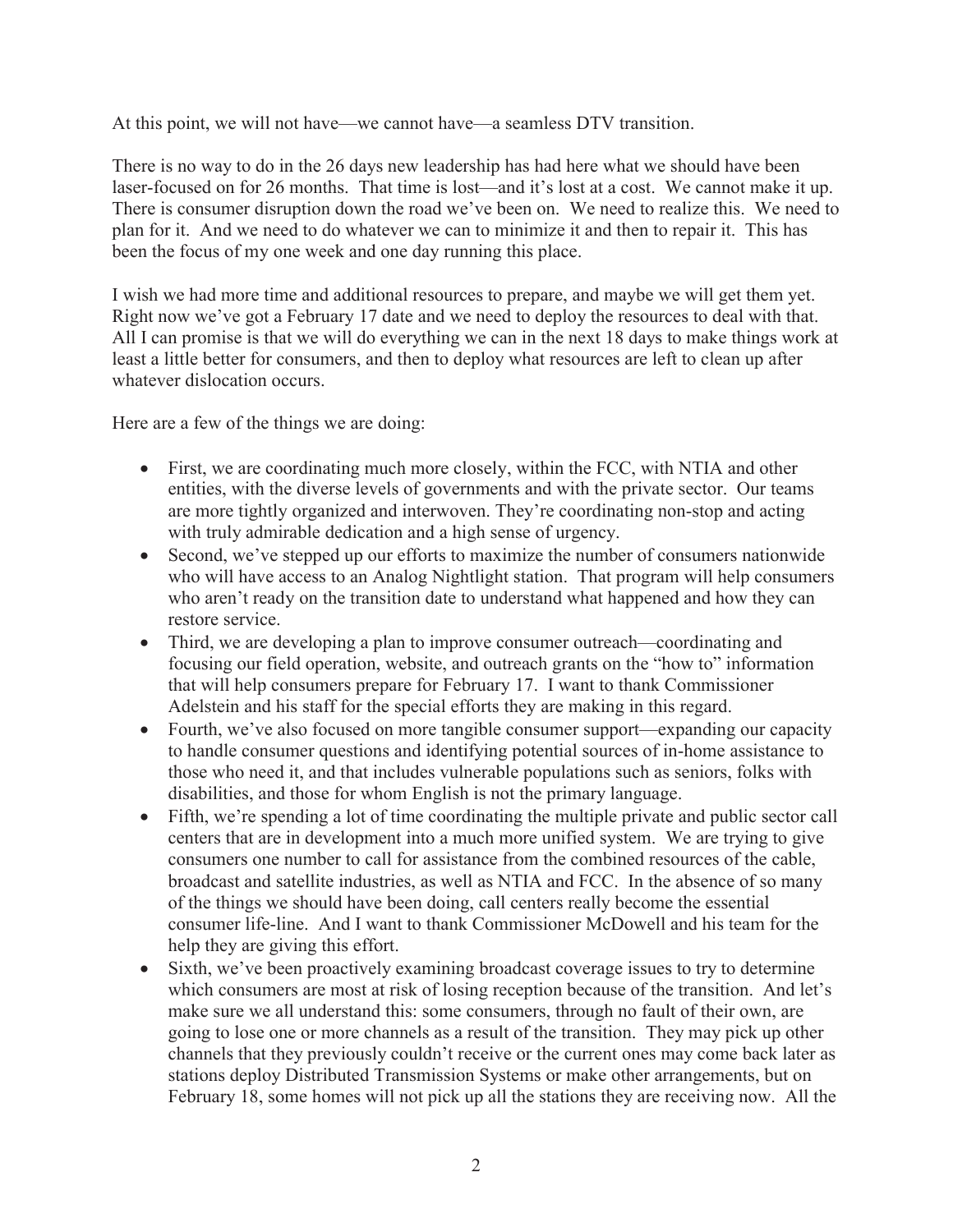"how to" advice in the world won't help a consumer if the signal doesn't reach them. We have a deep and serious obligation to get this word out, proactively, so consumers know what's happening and understand what options may be available to them. That we did not understand this better long ago through better analysis, tests and trial runs is, to me, mind-boggling.

We can't expect people to prepare for what's coming unless we tell them what's coming. Trying to mobilize this kind of nationwide messaging in the 18 days remaining requires everyone working together to develop, produce and disseminate it. We're working hard on this, but at this late date, we're going to need a lot of help at the community level—folks like you, businesses, consumer groups, service organizations of every stripe, local governments, houses of worship and what an important role religious organizations can play, both in getting the word out and delivering assistance to vulnerable populations.

One more thing. This Committee has repeatedly recommended that the FCC convene a technical working group to address digital closed captioning and video description issues. I believe this is again on your Agenda for today. I have long supported that proposal, but did not have the ability to act. Now I do. So I am instructing Commission staff to convene the technical working group as soon as possible. The FCC needs to take a leadership role in addressing these problems. I don't believe we can finish this important effort before the transition date. Had we acted when you first made the recommendation, maybe we could have. But this is not the time to cast stones back over our shoulders; it's time to look forward and commit ourselves to working together government, industry, and consumers—to solving these problems.

At the end of the DTV transition, good things await us. Better TV. More free, over-the-air broadcasting. More channels which, if properly utilized, can replenish some of the localism and diversity that we have lost over the past couple of decades. More spectrum for public safety so that we can hopefully build that nationwide, interoperable public safety network to help first providers help us when disasters, natural or man-made, strike again. More spectrum for wireless, more for broadband so we can take our rightful place at the head of the list of nations in getting this opportunity-creating technology out to all our citizens. These are the reasons we started down the digital transition road in the first place.

Our shortfalls were (1) so grievously underestimating the effort it would take to make the switchover smoothly and (2) failing to build the kind of truly coordinated and synergistic private-public sector partnership that would have allowed us to combine our resources and deploy them toward a consumer-friendly outcome.

Many people have worked very, very hard on this transition. Industries—broadcasters, cable, satellite, consumer electronics and others. Local, state and federal government workers. Community, religious, civil rights and many other organizations. My own FCC team. They didn't fail us; we failed them in not mobilizing the kind of effort wherein they could all work together, in a truly organized and directed fashion, to make for a better and less disruptive transition. I thank them all.